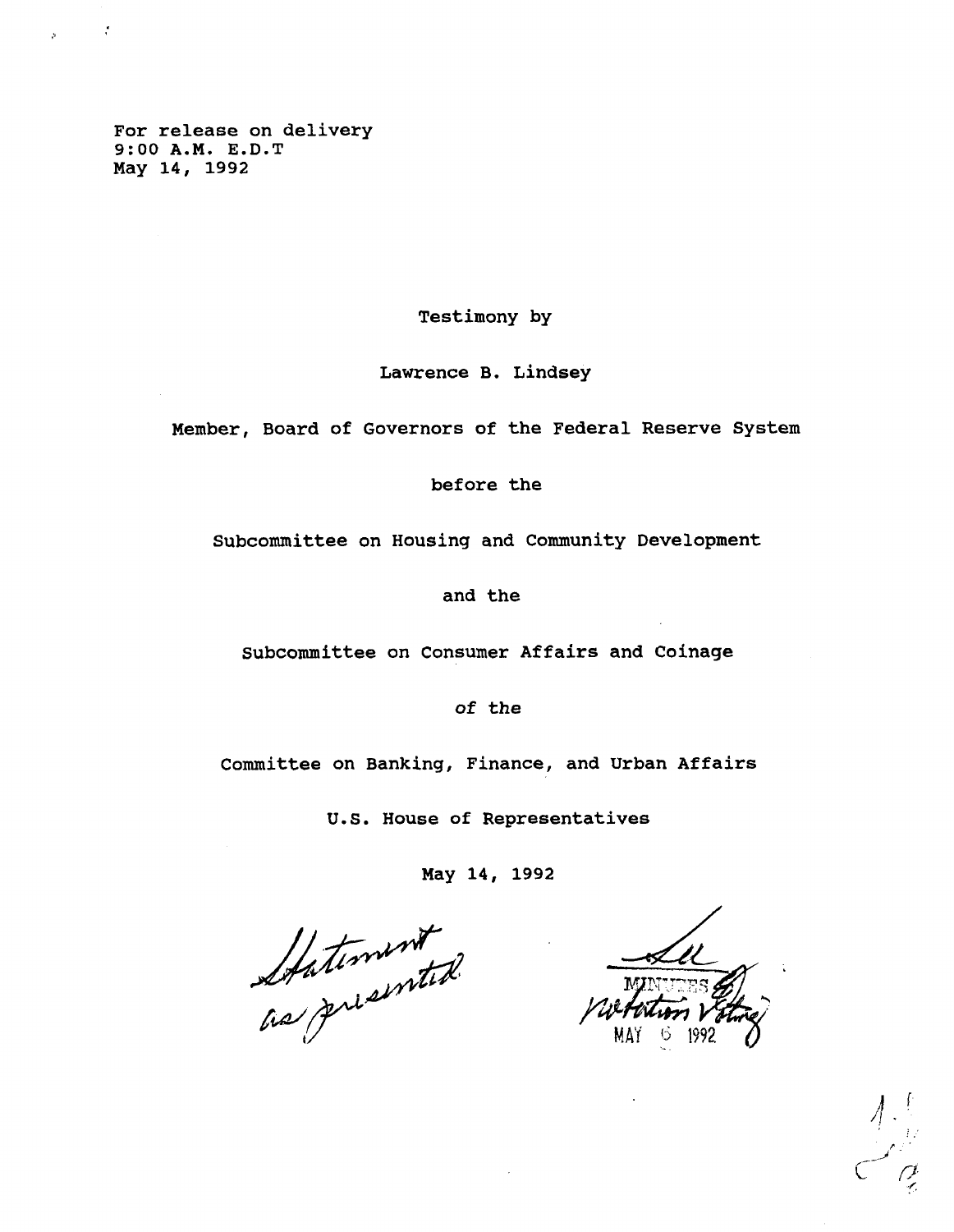**I am pleased to address this Committee about the concerns raised by the 1990 Home Mortgage Disclosure Act (HMDA) data. I would also like to describe how we, at the Federal Reserve, are expanding our data analysis to strengthen our fair lending enforcement and Community Reinvestment Act (CRA) activities.**

**Last October, when Governor LaWare, as Chairman of the Federal Financial Institutions Examination Council (FFIEC), announced the release of the 1990 HMDA data, he indicated that he found the data troubling. I fully share his concern. The preliminary analysis of the nationwide data showed that three quarters of all mortgage loan applications are approved. But the statistics on applications which were not approved showed significant differences in loan denial rates among racial and ethnic groups. For example, while 14% of whites applying for conventional home purchase loans were denied, 21% of Hispanic and 34% of African American applicants were turned down. Disproportionately high rejection rates for Hispanics and African Americans were evident even when applicants with approximately the same income were compared.**

**Let me be absolutely clear about the position of the Board of Governors. Discrimination based on race, sex, or ethnic background is not only illegal, it is morally repugnant. Indeed, there is only one legitimate criterion on which to base loan decisions: the expectation that repayment will be made according to the terms stipulated in the loan agreement. Our efforts must**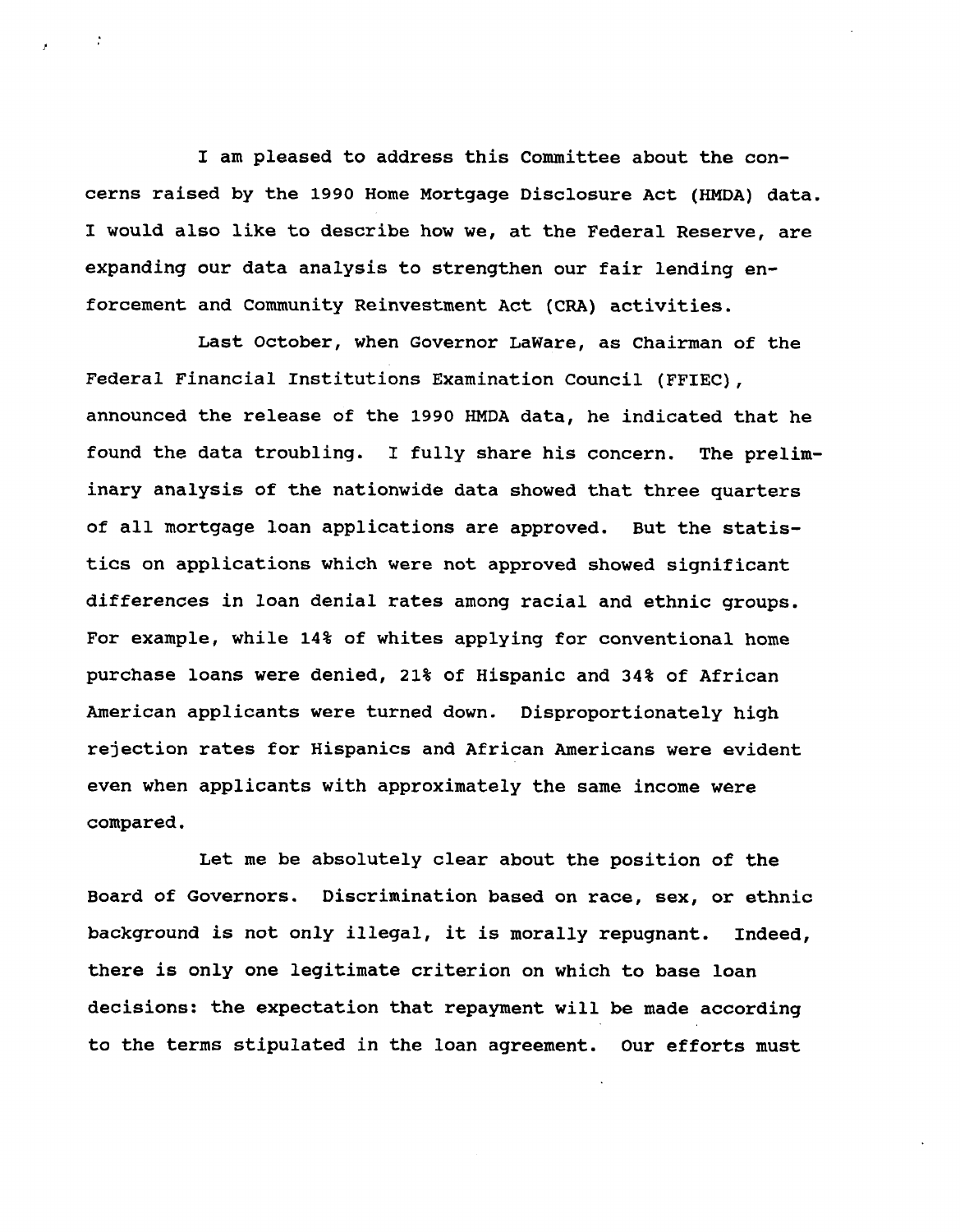**be directed at assuring that only this criterion is used to make home mortgage or other loan decisions.**

**The HMDA data make clear that the differences in denial rates when applicants are grouped by race do not change notably regardless of income. Turndown rates for minorities substantially exceed the rate for whites whether one looks at low income or high income groups. Similar patterns exist if one looks at neighborhoods instead of applicants. The proportion of home purchase loan denials increases as the percentage of minority residents increases regardless of the income level of the neighborhood. The fact that denial rates differ among racial groups in spite of statistically controlling for income underscores the troubling nature of these findings.**

**Many observers have pointed out that the home mortgage picture is more complicated than the preliminary analysis of the HMDA data indicates. These observers are undoubtedly correct. It should be noted that income is not the primary reason for mortgage denials. The 1990 HMDA data make clear that credit history was the single most commonly cited reason for credit denial for whites, African Americans and Hispanics. That fact should remind us that analysis of mortgage application decisions is analytically complicated and statistically tricky. Indeed, when the New York State Banking Department investigated the lending performance of 10 savings banks in that state, they found little suggestion of bias.** $\omega$  ,  $\omega$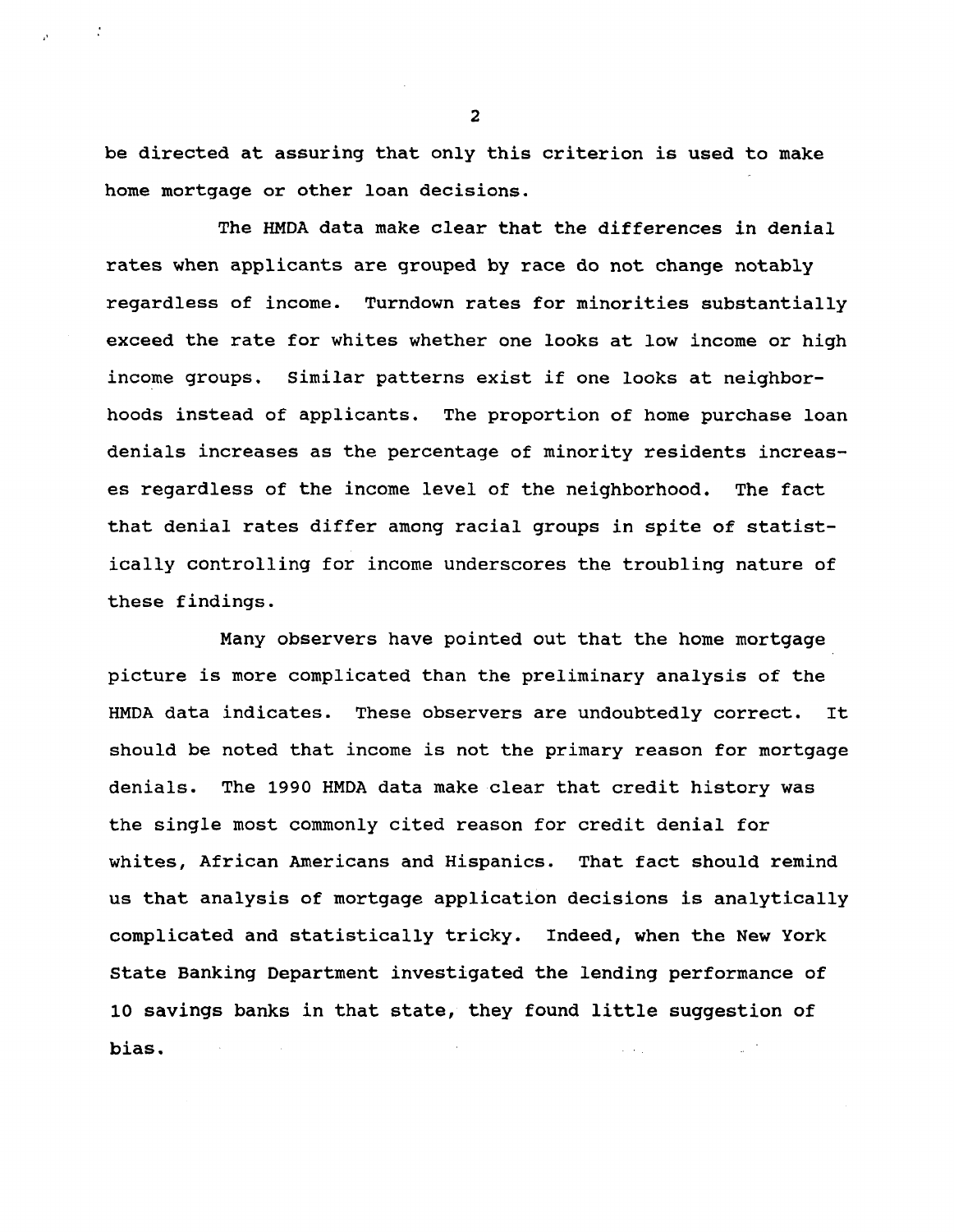**As a result of the complexity of this issue, the Federal Reserve is increasing its efforts considerably toward better understanding the HMDA information. In the interim, the HMDA data will continue to provide our examiners with a basis for further analysis of whether institutions are considering all applicants fairly. I will turn to a discussion of these activities later in my testimony.**

## **Background on HMDA**

 $\sim 10^{12}$ 

**The Home Mortgage Disclosure Act (HMDA) was passed in 1975. The law is based on the concept that the public should have access to information about the home lending activities of institutions serving their communities. One purpose of the act is to encourage balanced lending through the provision of data to financial institutions, regulators, and the public at large.**

**To that end, the Federal Reserve Board's efforts to collect and process the data, and make it publicly available, have been in effect for some time. Since 1980, the Federal Reserve, on behalf of the federal financial regulatory agencies, has compiled information about the home lending activities of institutions covered by HMDA — basically, those lending institutions with offices in metropolitan areas. By matching the specific loans reported with demographic data from the census file, we produced individual HMDA reports showing the home lending picture for each reporting lender, as well as aggregate reports for lenders as a whole in each metropolitan area.**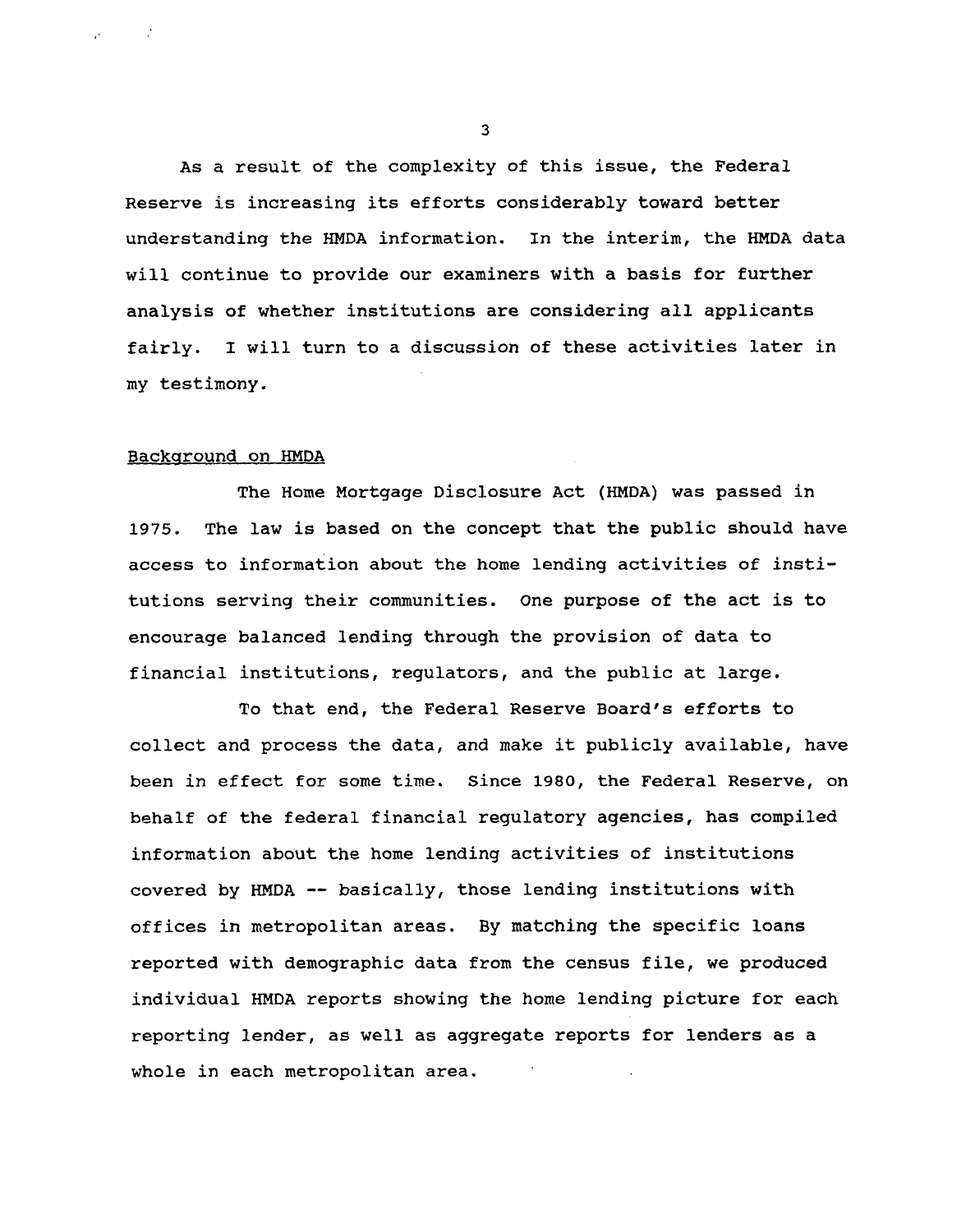For regulators, HMDA data have augmented other procedures for detecting illegal credit practices and discrimination in consumer compliance examinations. For example, in checking for compliance with the Fair Housing and Equal Credit Opportunity Acts, examiners draw samples of mortgage files to compare with the institutions' stated underwriting policies to assure that all applicants are treated fairly. Similarly, in assessing Community Reinvestment Act (CRA) performance, HMDA data have often been a key indicator of how well banks are helping to meet the credit needs of their **entire** communities, including low- and moderateincome and minority areas.

Many banks have found that HMDA data provide valuable marketing information, enabling them to compare their performance with that of competitors. We have strongly encouraged banks to study their own HMDA data as a way to spot apparent "gaps" where credit services may not be reaching certain segments of their communities.

Community groups have often used the data to assess the home lending performance of institutions currently doing business in their neighborhoods, as well as those seeking to do so by merging with or acquiring a local institution. Through the CRA protest mechanism and other means, these groups and others have the opportunity to use the HMDA data and voice their concerns about a banking organization's CRA performance. HMDA data have also provided the basis for numerous studies over the years—by community groups, academic and news organizations, the Federal

**4**

 $\sim 10^9$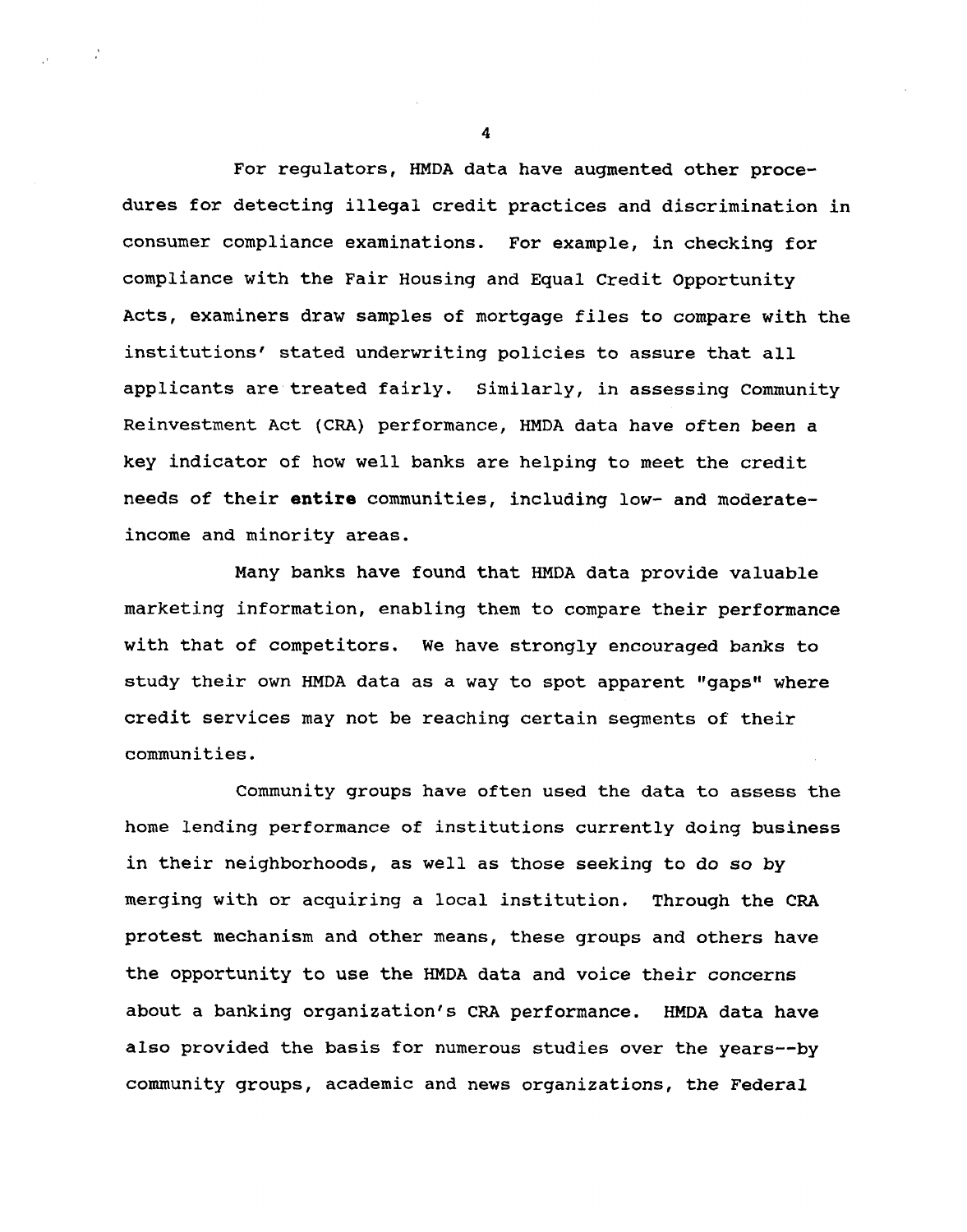**Reserve and others—of how home loans are distributed across neighborhoods, income and racial groups.**

**With the statutory changes that took effect in 1990, HMDA data now provide an even more valuable tool to all parties concerned — especially to us, the regulators. For the first time, HMDA data collected for 1990 included information about applications that are denied or withdrawn; about the race, sex and income of applicants; and about the secondary market purchasers of loans sold by lending institutions. The data also include, in about 60% of cases, the principal reasons cited by lenders for credit denial.**

**Gathering and analyzing this new data represent a substantial commitment of resources by all the agencies. In fact, the new HMDA data was the most massive data collection effort ever undertaken by us, involving nearly 9,300 reporting institutions, representing about 24,000 reports for metropolitan areas, and more than 1.2 million pages of data. About \$2.8 million has been spent to develop the system to process the HMDA data, and as of September of last year, the agencies had spent an additional \$2.6 million to process the 1990 HMDA data. Last year we were able to make the data public about six months after the reporting deadline, and we are looking at ways to speed up the processing time starting with the 1991 data.**

## **Caution Regarding Raw Data and The Boston Study**

**Although the HMDA data provide very useful information, the**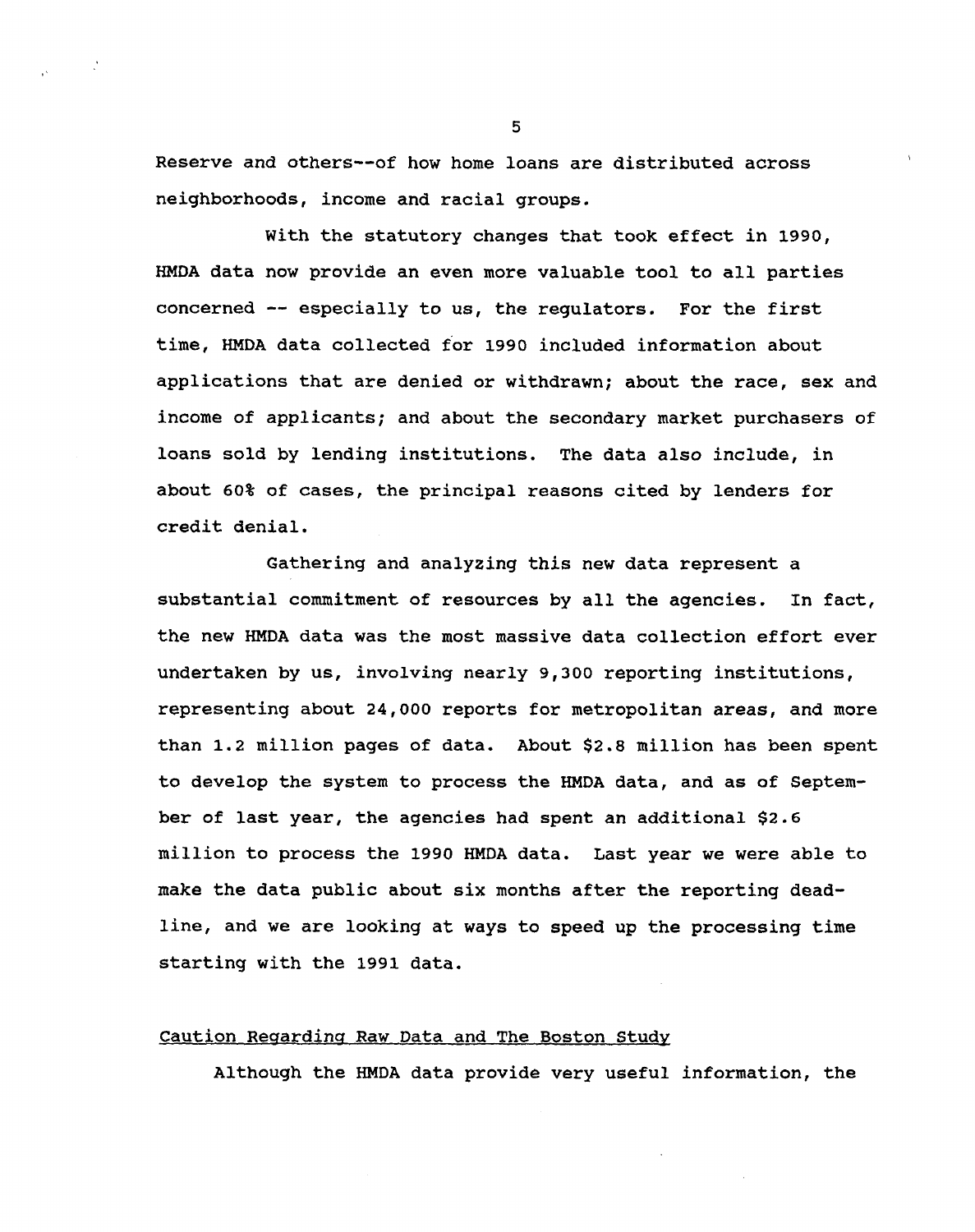**data are not perfect and we urge caution in drawing too many conclusions from a preliminary review of the data. This problem with drawing conclusions from the raw data is not just theoretical. It would be a mistake to discount the effect of a variety of factors that are at work in the loan process. According to the HMDA reports filed for 1990, credit history was the single most common reason for credit denial. However, the HMDA data do not contain any information regarding applicants' credit histories or a wide range of other factors that lenders consider in evaluating loan applications such as debt to income ratio or job experience and tenure.**

**We also must bear in mind the statistical ramifications of volume. For example, an institution which has a very aggressive outreach program compared to an institution in which no such effort is made will undoubtedly generate a higher volume of applicants. However, the institution with the outreach program may be statistically penalized for the effort because gathering a greater number of applications may result in receiving a large number from less qualified borrowers. This, in turn, may result in higher rejection rates in areas with high concentrations of low- and moderate-income people. This could be one reason why some minority-owned institutions turned down requests for home purchase loans relatively more frequently than other HMDA lenders.**

**The need for a better understanding of the data and more careful analysis is clear. As a result, the Board has authorized the Federal Reserve Bank of Boston to conduct—in consultation**

**6**

 $\sim 10^6$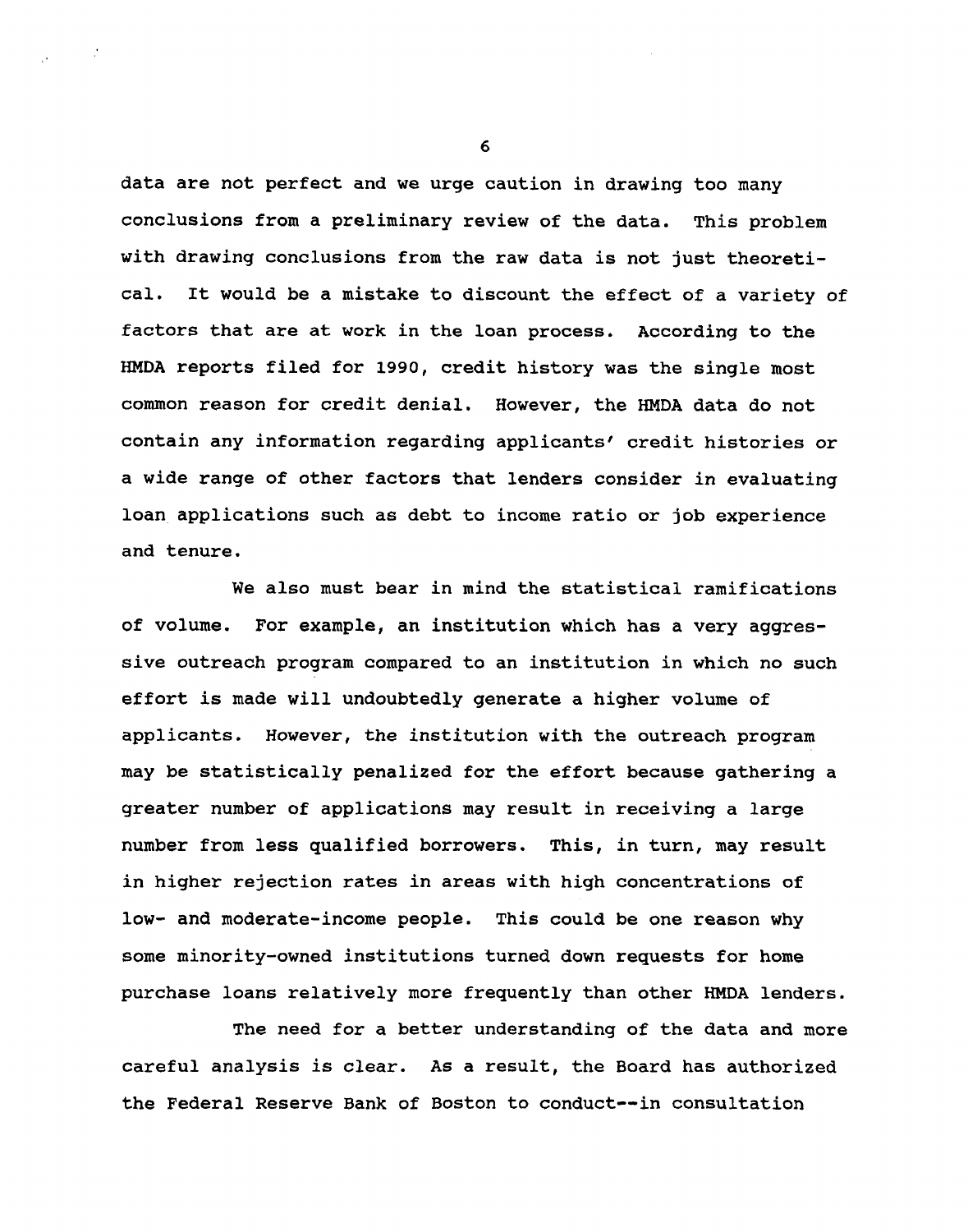**with other federal supervisory agencies—a detailed study that should help answer some of the questions raised, at least in the Boston area, in our preliminary review of the HMDA data. In the study, we plan to gather additional data on African American, Hispanic and white applicants from over one hundred financial institutions operating in the Boston area. We believe that this data may prove useful in designing programs to reduce racial disparities in mortgage rejections.**

**The Boston study will give us an indication of which creditworthiness criteria are used by financial institutions in making mortgage loan decisions. Let me stress that this does not mean ratifying the existing set of criteria. Some of these criteria may have evolved through custom, and may not be statistically linked to the likelihood of timely servicing of the loan. This information may stimulate financial institutions to reassess their criteria for determining creditworthiness. The incoming information might also help us inform consumers about actions they could take to improve their likelihood of loan approval.**

**The second benefit of the Boston study will be an improved ability to determine how much of the discrepancy in lending rates among racial groups is accounted for by key financial and employment variables that loan officers consider in their credit evaluations. To the extent that these financial variables do not explain the discrepancies, we intend to use the HMDA data to guide examiners to specific loan application files for more extensive review.**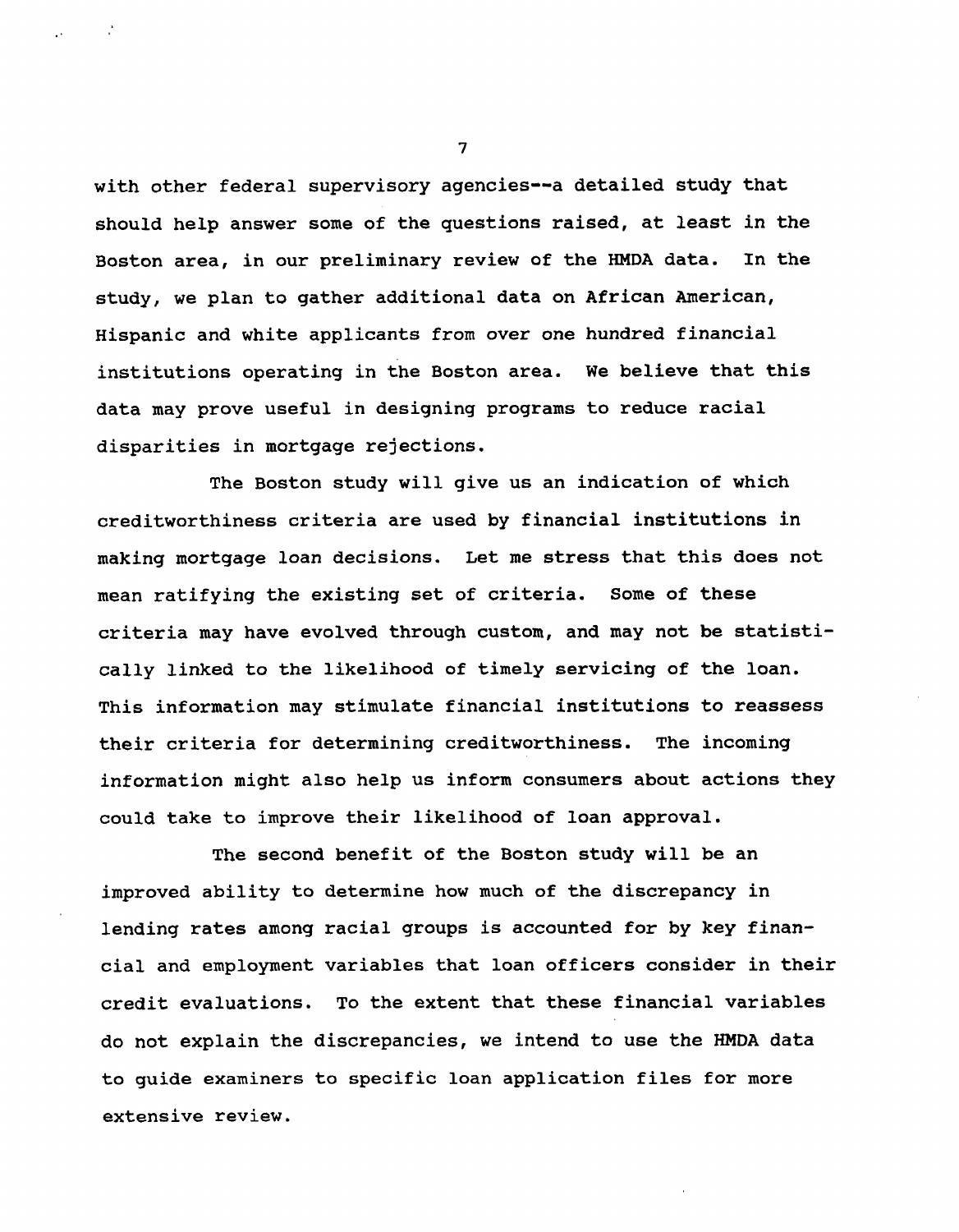## **Other Steps to Improve Enforcement**

**In spite of the limitations, the HMDA data are already augmenting the work of our examiners. For example, in CRA examinations HMDA data now provide a more precise picture of lending patterns for individual banks, and for the market as a whole. For example, examiners can now look at how application activity is distributed among various segments of the community; whether lending in low- and moderate-income neighborhoods is, in fact, proportional to low- and moderate-income borrowers; to what extent the sex of applicants seems to be related to the bank's propensity to lend; whether approval rates are higher for different types of loan products (such as conventional vs. government-insured mortgages) ; and how a bank which is being examined compares to its peers in its share of lending in specific neighborhoods. Such information, along with information gathered about other aspects of CRA performance during the course of the examination, can provide a more solid indication of areas of both strength and weakness of institutions with respect to CRA.**

**At the same time, we have been working to develop additional practical applications of the enhanced data for the examination process. Access has been provided to the mainframe computer for our examiners through the use of our software capabilities. Examiners can now readily retrieve and analyze this wealth of new data. We regard this type of automation capability as essential, given that the new HMDA aggregation tables for a single institution can be several hundred pages in length. We**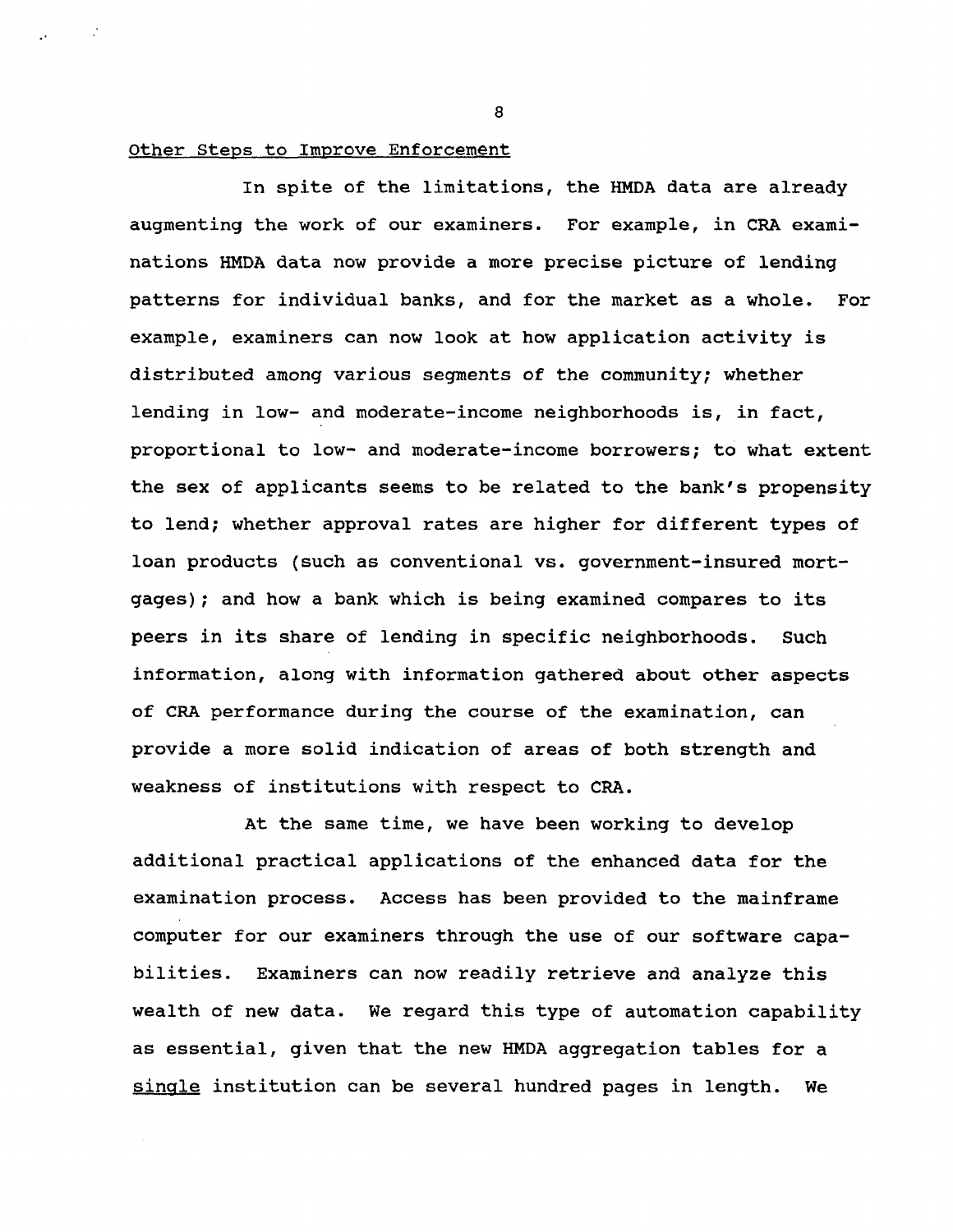**continue to make additional modifications to enhance the examination process for fair lending and CRA. To accomplish this, the Federal Reserve has made a substantial investment of resources, and will give further advancement of this work high priority.**

**We are not acting alone in this process, but in concert with the other federal financial regulatory agencies to implement the HMDA analysis system. Because only 7% of the HMDA lenders are under the direct supervision of the Federal Reserve, we have been sensitive to the need to ensure that the other agencies have access to the HMDA data stored on the Board's mainframe, and to coordinate with them any necessary adjustments or additions to the system. An interagency working group has also been formed to work on more advanced analytical tools and training for examiners from all the agencies.**

**While we are working on the application of uses for the HMDA data to strengthen the examination process, we have been drawing on other methods at hand to promote compliance with fair lending laws. FIRREA allowed the imposition of civil money penalties to address anv violation of law and regulation. We have already used this power to impose fines in the consumer area and other such enforcement actions addressing violations of the Equal Credit Opportunity Act and noncompliance with the CRA are in process. Although the actions to date have involved fair lending issues other than racial discrimination, we will not hesitate to impose the stiff fines that the law now permits for all types of violations.**

**9**

 $\sim 2$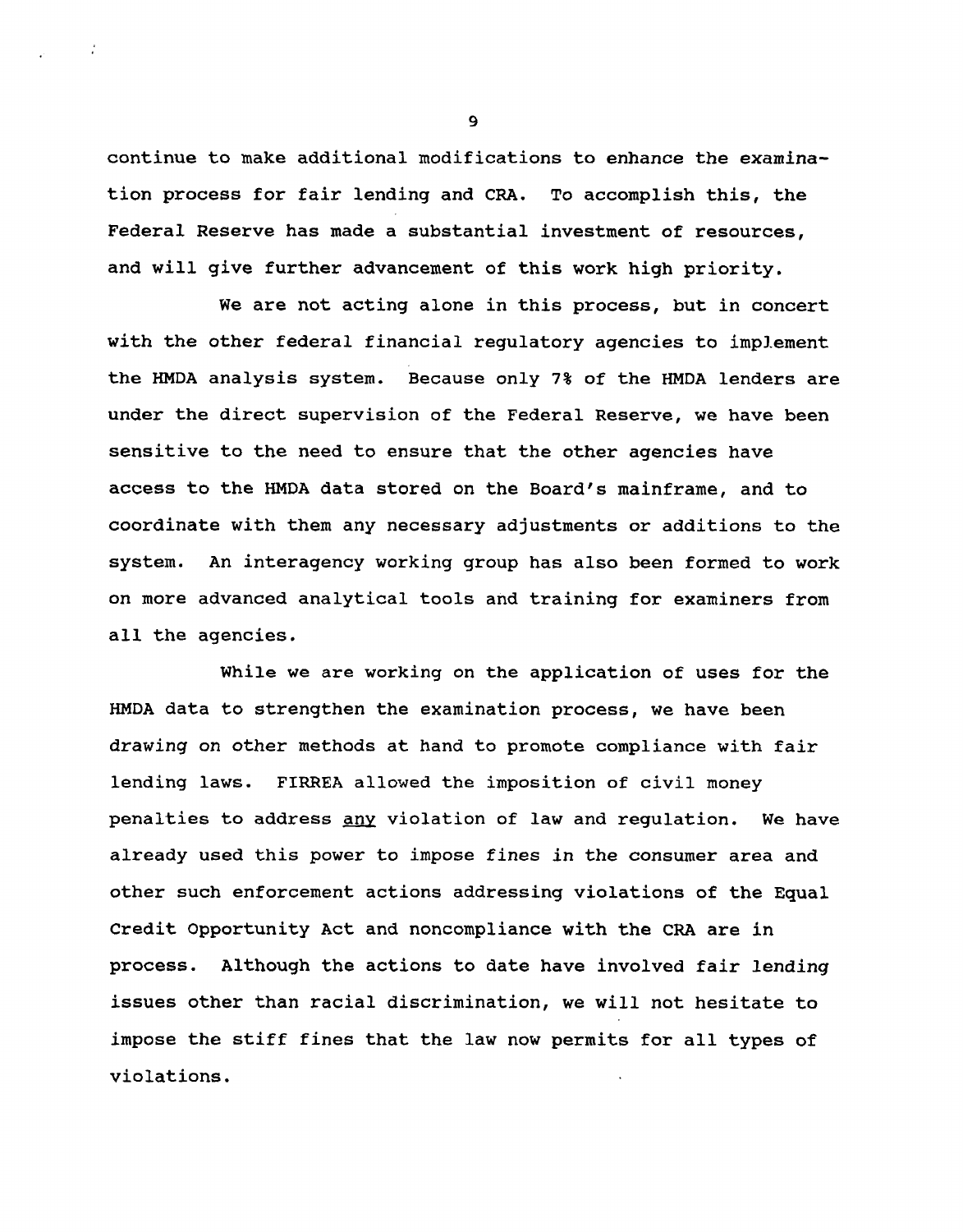**During 1991, we began a series of meetings with the Department of Justice, the Department of Housing and Urban Development, the Federal Trade Commission and the other financial institution regulators to discuss fair lending issues and our enforcement activities. In particular, we have been in contact with Department of Justice staff about an ongoing investigation of mortgage lending practices in Atlanta, which may lead to new techniques for determining whether a lender has illegally discriminated against creditworthy applicants. The financial institution regulators are in the process of retaining a consultant to review our civil rights enforcement training and procedures. These efforts should help us design new tools for analyzing the fairness of an institution's mortgage lending activity.**

**The FFIEC has just released a new brochure entitled Home Mortgage Lending and Equal Treatment that will be useful as we continue to emphasize the education of lenders, as well as consumers, about potential pitfalls in the mortgage lending process. The publication alerts lenders to subtle forms of discrimination that can occur, perhaps unknowingly, in the lending process, and how to avoid them. We are sending copies to all the banks we supervise, expecting that it will prompt many of them to take a closer look at some of the long-accepted loan origination, underwriting, appraisal and marketing practices that can have unintended discriminatory effects. We published a similar guide for consumers entitled Home Mortgages: Understanding the Process and Your Right to Fair Lending just over a year ago.**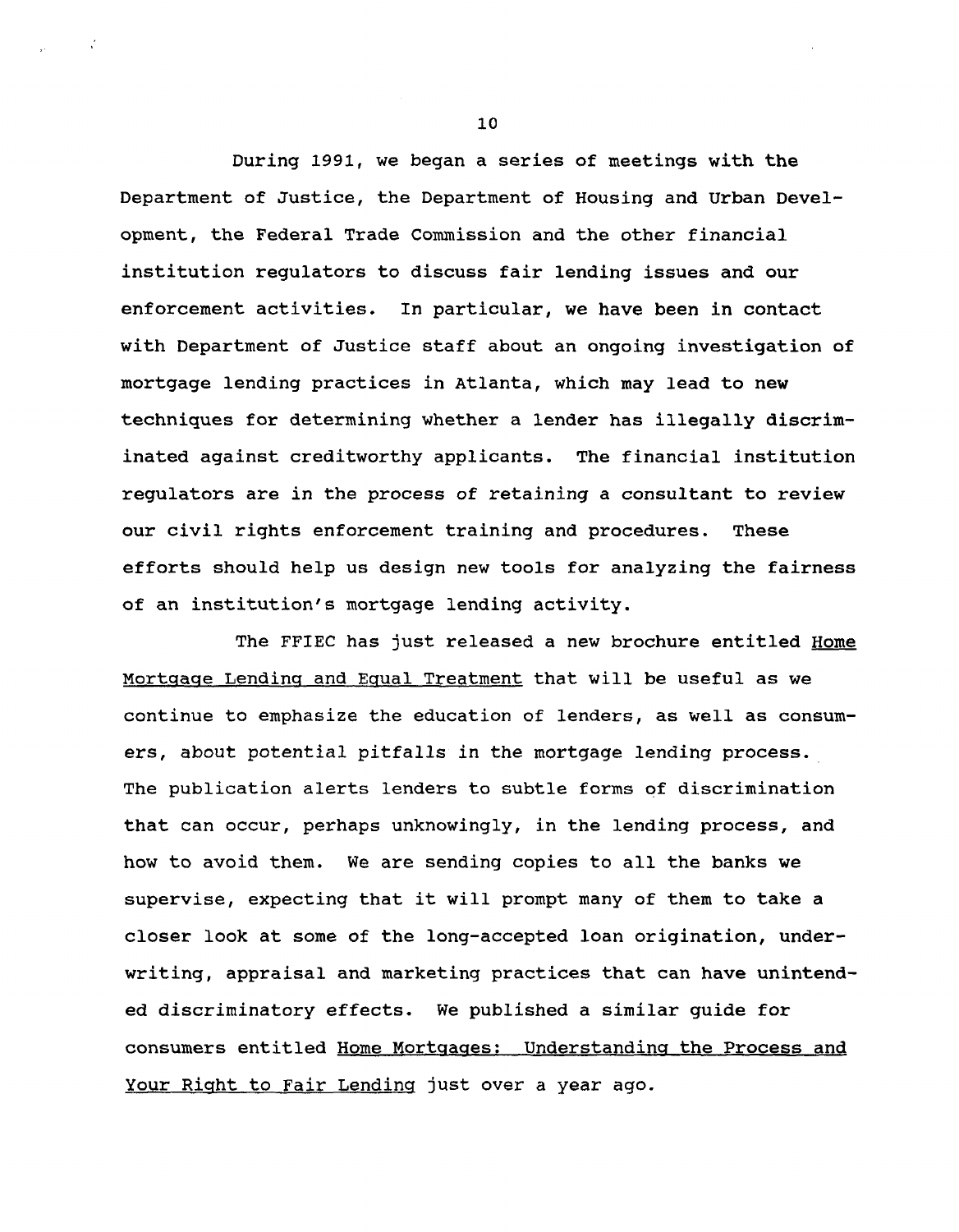## **Community Economic Development**

 $\mathcal{L}$ 

**In short, we are committed to continued efforts that can detect and prevent illegal credit discrimination—but we are not stopping there. The ultimate goal of these laws is to assure that safe and sound lending takes place in every community in the country and that it is done fairly. We have long believed that this goal could be achieved by other programs that serve as a counterpoint to enforcement activities. Consequently, for many years the Federal Reserve, through its Community Affairs Program, has worked with lenders around the country to refine community development lending strategies. In 1991, we shared this type of experience and expertise through nine newsletters published by Reserve Banks, 124 conferences and seminars and more than 300 speeches at the invitation of banking and community organizations. Examples of these efforts include a new community development finance curriculum designed to teach bankers, nonprofit organizations and others the basic skills of community development lending using actual case studies; the development of manuals and software by Reserve Banks that can help lenders structure sound loans where public and private funds are involved; and our provision of technical support to multi-bank mortgage lending pools that are attempting to make housing credit more readily available to lower income and minority communities in several states. While many of these initiatives have a broader focus than just minority housing concerns, they all contribute to the assurance that we are making**